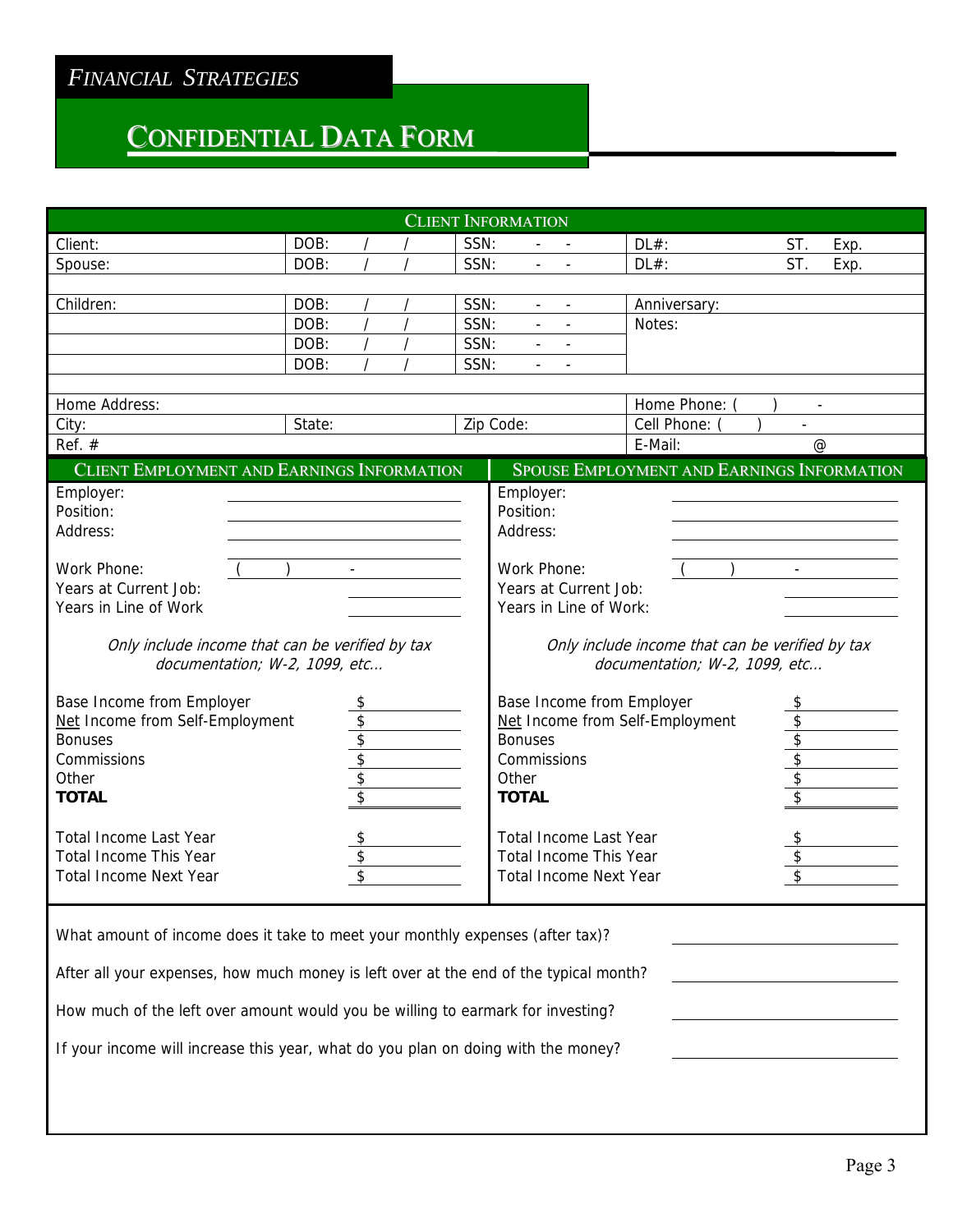# CONFIDENTIAL DATA FORM

|                                                                                                                                     | <b>ASSETS</b>        |                                                            |                        |
|-------------------------------------------------------------------------------------------------------------------------------------|----------------------|------------------------------------------------------------|------------------------|
| <b>Account Type</b>                                                                                                                 | <b>Current Value</b> | Monthly<br>Contribution                                    | Rate of Return         |
| Cash & Short-Term Accounts                                                                                                          |                      |                                                            |                        |
| Checking                                                                                                                            | \$                   | \$                                                         | %                      |
| Savings                                                                                                                             | \$                   | \$                                                         | %                      |
| Money Market                                                                                                                        | \$                   | \$                                                         | %                      |
|                                                                                                                                     | \$                   | \$                                                         | $\%$                   |
|                                                                                                                                     | \$                   | \$                                                         | $\%$                   |
| Brokerage and Investment Accounts                                                                                                   |                      |                                                            |                        |
|                                                                                                                                     | \$                   | \$                                                         | $\%$                   |
|                                                                                                                                     | \$                   | \$                                                         | $\%$                   |
|                                                                                                                                     | \$                   | \$                                                         | $\%$                   |
|                                                                                                                                     | \$                   | \$                                                         | $\%$                   |
|                                                                                                                                     | \$                   | \$                                                         | $\%$                   |
| <b>Retirement Accounts</b>                                                                                                          |                      |                                                            |                        |
| 401(k)                                                                                                                              | \$                   | \$                                                         | $\%$                   |
| <b>IRA</b>                                                                                                                          | \$                   | \$                                                         | $\%$                   |
|                                                                                                                                     | \$                   | \$                                                         | $\%$                   |
|                                                                                                                                     | \$                   | $\overline{\$}$                                            | $\%$                   |
|                                                                                                                                     | \$                   | $\boldsymbol{\hat{z}}$                                     | %                      |
| Retirement Benefits and Income<br>Pension for:<br>Pension for:<br>Pension for:<br>Soc. Sec. for:<br>Soc. Sec. for:<br>Other Income: | <b>Start Date</b>    | <b>Monthly Benefit</b><br>\$<br>\$<br>\$<br>\$<br>\$<br>\$ | <b>Annual Increase</b> |
| What percentage of your income do you currently contribute to your<br>401(k), 403(b) or retirement plan?                            |                      | $\prime$                                                   |                        |
| If your company matches your retirement contributions, what is the<br>dollar amount or percentage that they match?                  |                      | $\prime$                                                   |                        |
| Would you be interested in an analysis of your current retirement plan<br>funds and options?                                        |                      | $\overline{\phantom{a}}$                                   |                        |
| How much time do you currently spend selecting and managing your<br>investments?                                                    |                      |                                                            |                        |
| How much time would you like to spend selecting and managing your<br>investments?                                                   |                      |                                                            |                        |
|                                                                                                                                     |                      |                                                            |                        |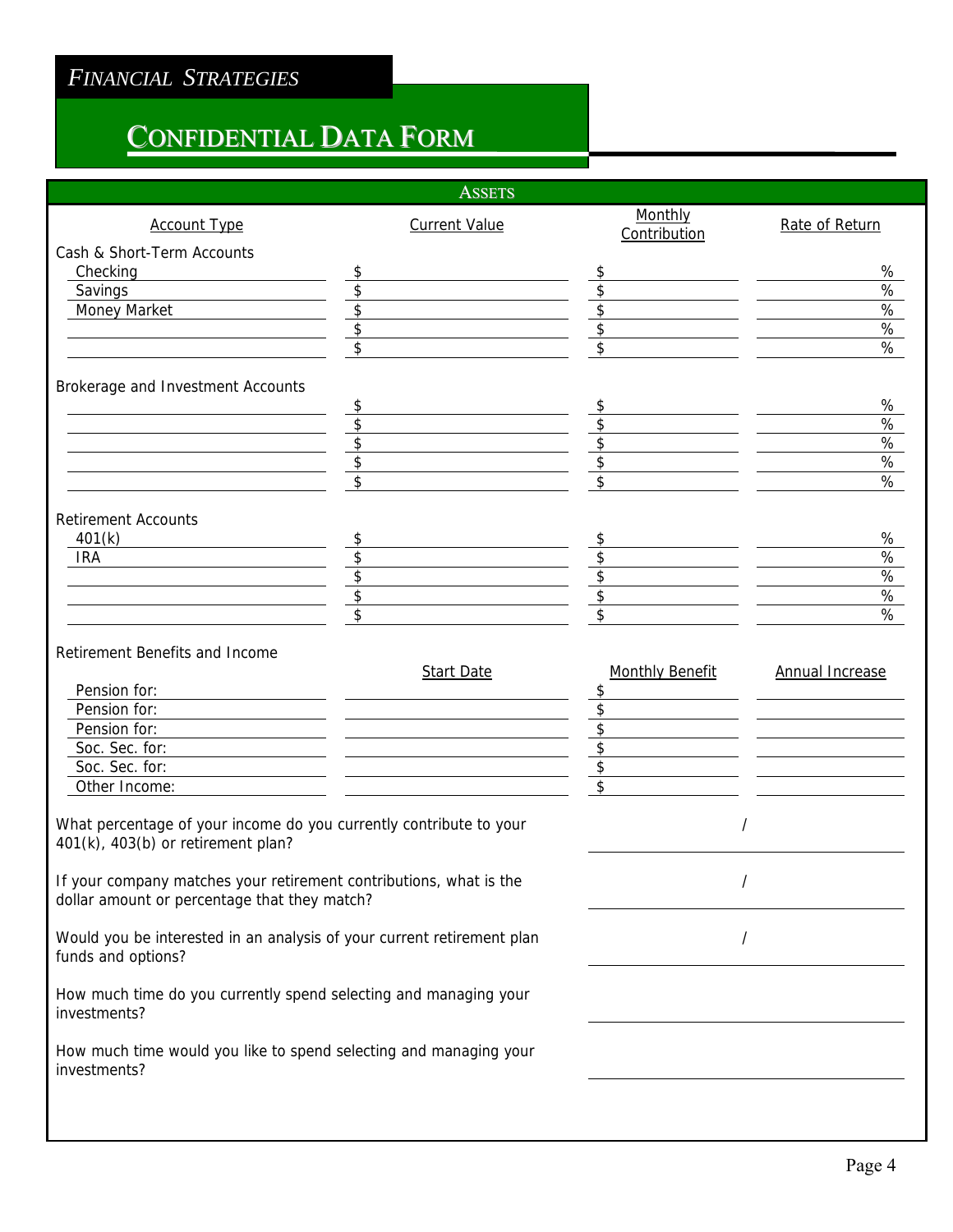## CONFIDENTIAL DATA FORM

#### REAL ESTATE INFORMATION

|                                  | Primary Residence                                    | Secondary Residence                         | Line of Credit                             |
|----------------------------------|------------------------------------------------------|---------------------------------------------|--------------------------------------------|
| <b>Current Value of Property</b> | \$                                                   | $\sqrt[6]{\frac{1}{2}}$                     |                                            |
| <b>Current Balance of Loan</b>   | \$                                                   | \$                                          | $\sqrt[6]{\frac{1}{2}}$                    |
| Original Start Date of Loan      |                                                      |                                             |                                            |
| Type of Loan                     | Variable<br>Fixed                                    | Variable<br>Fixed                           | Fixed<br>Variable                          |
| Original Duration of Loan        | 30<br>$\mathbf{\mathsf{L}}$ 15<br>$ 20\rangle$<br>10 | 15<br>20<br>$\sqrt{30}$<br>$\overline{110}$ | $\sqrt{15}$<br>20<br>10<br>30 <sup>°</sup> |
| Interest Rate of Loan            | %                                                    | %                                           | %                                          |
| Principal & Interest / Mo.       | \$                                                   | \$                                          | \$                                         |
| Taxes & Insurance / Mo.          | \$                                                   | \$                                          | \$                                         |
| Mortgage Insurance / Mo.         | $\sqrt[6]{\frac{1}{2}}$                              | \$                                          | \$                                         |
| <b>Total Monthly Payment</b>     | S                                                    |                                             | \$                                         |

How much longer will you be living in your current home? Do you pay extra on your mortgage? If so, typically how much? Do you make bi-weekly mortgage payments? Do you want to pay off your mortgage? If so, how soon? When was the last time you had your home appraised? What are you doing with the savings from your last refinance? Would you be willing to refinance your mortgage to save money?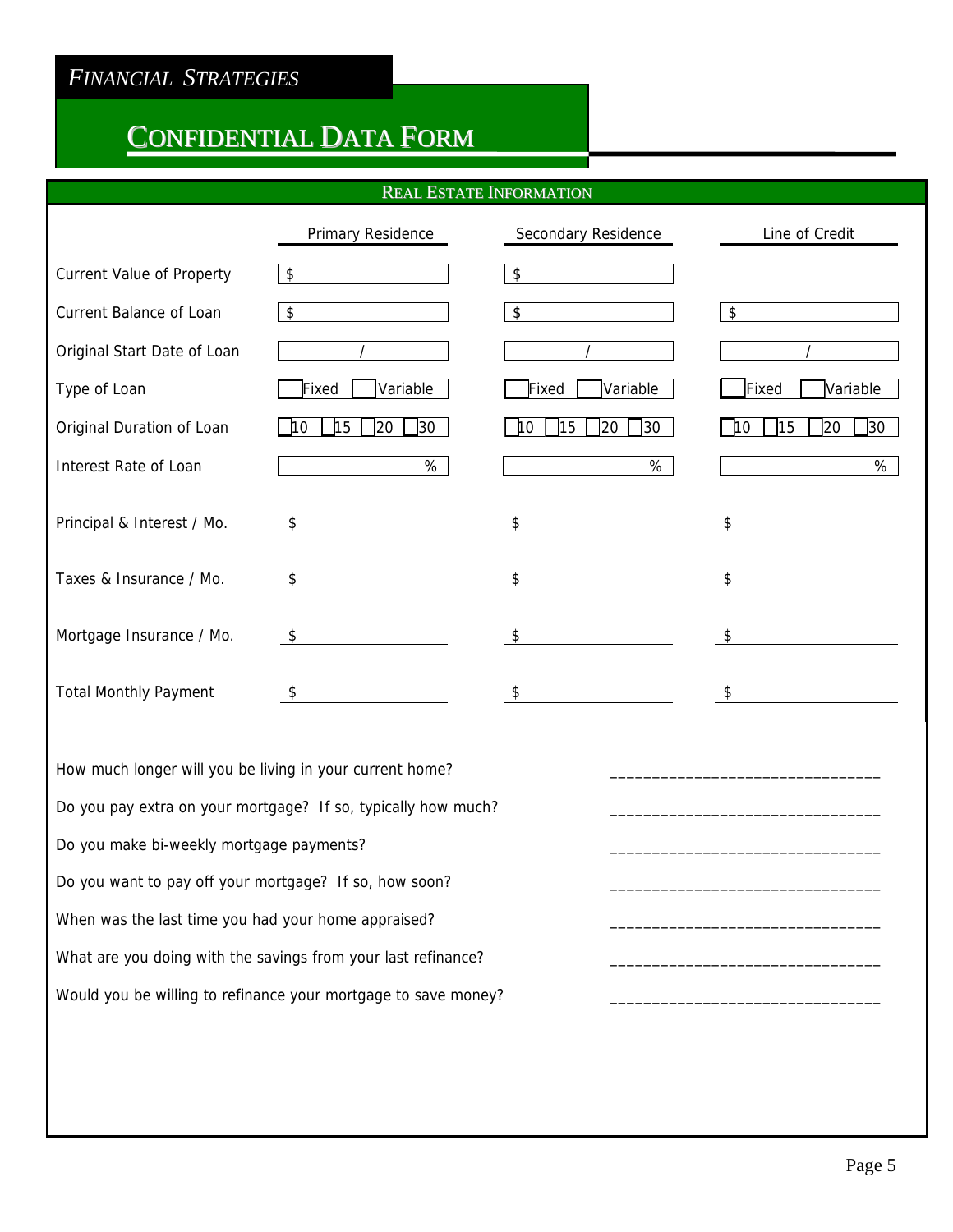## CONFIDENTIAL DATA FORM

| <b>LIABILITIES</b>          |                        |                        |                      |  |  |
|-----------------------------|------------------------|------------------------|----------------------|--|--|
| Liability Type <sup>*</sup> | <b>Current Balance</b> | <b>Monthly Payment</b> | <b>Interest Rate</b> |  |  |
|                             | \$                     | \$                     | %                    |  |  |
|                             | \$                     | \$                     |                      |  |  |
|                             |                        | \$                     | $\frac{\%}{\%}$      |  |  |
|                             | \$                     | \$                     | $\%$                 |  |  |
|                             | \$                     | \$                     | $\%$                 |  |  |
|                             | \$                     | \$                     | $\%$                 |  |  |
|                             | ፍ                      | \$.                    | $\%$                 |  |  |
|                             | ፍ                      | \$                     | $\%$                 |  |  |
|                             | ¢                      | \$                     | %                    |  |  |
|                             | \$                     | \$                     | $\frac{\%}{\%}$      |  |  |
|                             | \$                     | \$                     | $\%$                 |  |  |
|                             |                        | \$                     | $\frac{9}{6}$        |  |  |
|                             |                        | \$                     | $\%$                 |  |  |
|                             | \$                     | \$                     | $\%$                 |  |  |
|                             | \$                     | \$                     | $\%$                 |  |  |
|                             | \$                     | \$                     | $\%$                 |  |  |
|                             | \$                     | \$                     | $\%$                 |  |  |
|                             | \$                     | \$                     | $\%$                 |  |  |
|                             | \$                     | \$                     | $\%$                 |  |  |
|                             | \$                     | \$                     | $\%$                 |  |  |

 \* Liability types include any fixed or variable financed payments, i.e. auto loans, credit cards, etc…

### TAX AND ESTATE PLANNING

| What is your typical tax refund / tax payment?                                                 |  |  |  |  |
|------------------------------------------------------------------------------------------------|--|--|--|--|
| If you receive a tax refund, what is it typically earmarked for?                               |  |  |  |  |
|                                                                                                |  |  |  |  |
| or line 10 (2018 & beyond)<br>When was the last time you reviewed your W-4 with your employer? |  |  |  |  |
| Do you utilize a tax advisor or a CPA? If so, who is it?                                       |  |  |  |  |
| Do you utilize an estate planning attorney? If so, who is it?                                  |  |  |  |  |
| Do you desire to leave assets to relatives or to a charitable organization?                    |  |  |  |  |
| Do you have a will? Spouse?                                                                    |  |  |  |  |
| Do you have a trust? Spouse?                                                                   |  |  |  |  |
|                                                                                                |  |  |  |  |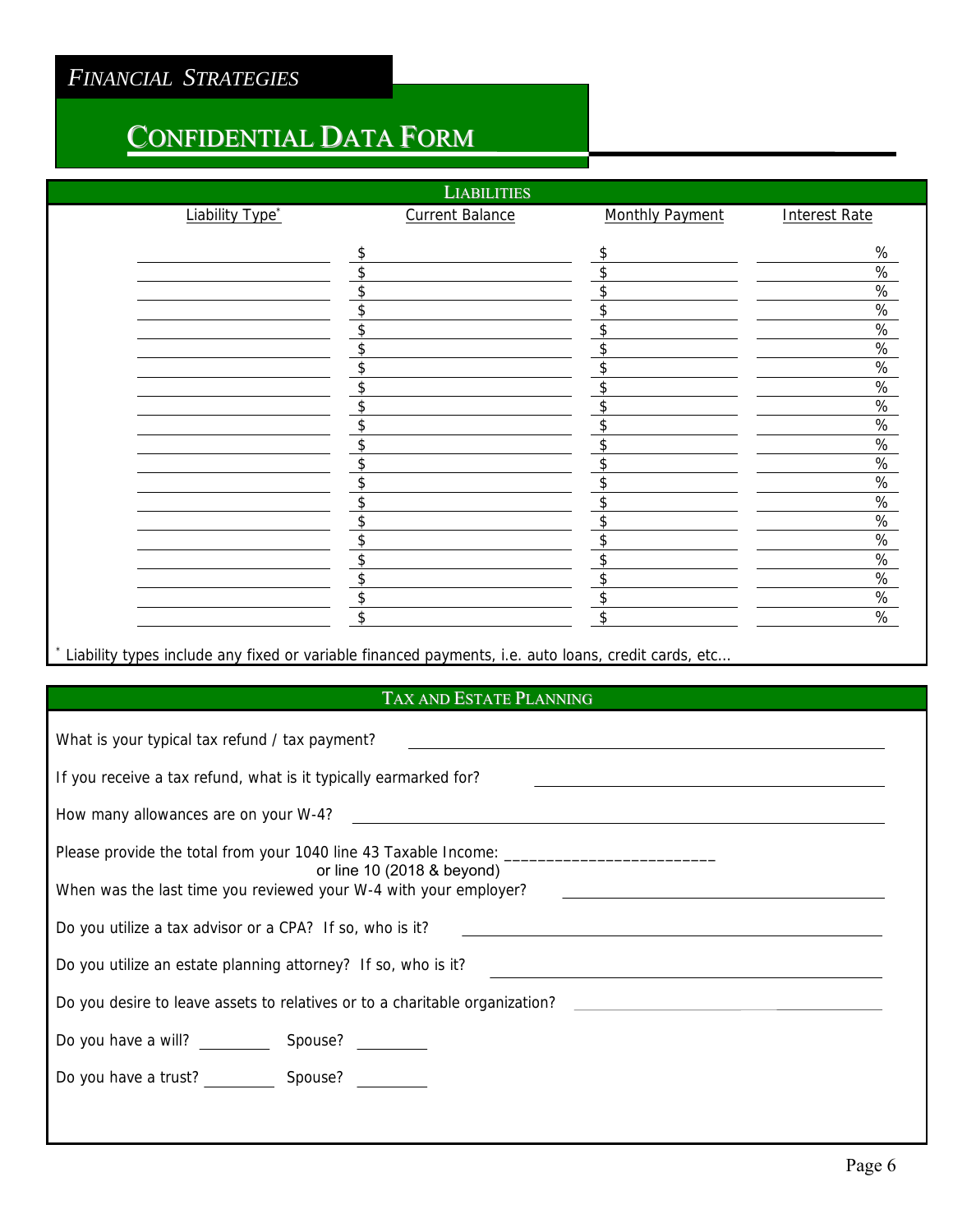# CONFIDENTIAL DATA FORM

| <b>INSURANCE</b>                                                                                      |                                                                                             |         |                                                                                     |                                                                                                                                                                                                                                      |                        |  |
|-------------------------------------------------------------------------------------------------------|---------------------------------------------------------------------------------------------|---------|-------------------------------------------------------------------------------------|--------------------------------------------------------------------------------------------------------------------------------------------------------------------------------------------------------------------------------------|------------------------|--|
| Insured                                                                                               | <b>Typet</b>                                                                                | Carrier | Face Amount                                                                         | Cash Value                                                                                                                                                                                                                           | <b>Monthly Premium</b> |  |
|                                                                                                       |                                                                                             |         |                                                                                     |                                                                                                                                                                                                                                      |                        |  |
|                                                                                                       |                                                                                             |         |                                                                                     |                                                                                                                                                                                                                                      |                        |  |
|                                                                                                       |                                                                                             |         |                                                                                     |                                                                                                                                                                                                                                      |                        |  |
|                                                                                                       |                                                                                             |         |                                                                                     |                                                                                                                                                                                                                                      |                        |  |
|                                                                                                       |                                                                                             |         |                                                                                     |                                                                                                                                                                                                                                      |                        |  |
|                                                                                                       |                                                                                             |         |                                                                                     |                                                                                                                                                                                                                                      |                        |  |
|                                                                                                       |                                                                                             |         |                                                                                     |                                                                                                                                                                                                                                      |                        |  |
|                                                                                                       |                                                                                             |         |                                                                                     |                                                                                                                                                                                                                                      |                        |  |
|                                                                                                       |                                                                                             |         |                                                                                     |                                                                                                                                                                                                                                      |                        |  |
|                                                                                                       |                                                                                             |         |                                                                                     |                                                                                                                                                                                                                                      |                        |  |
|                                                                                                       |                                                                                             |         |                                                                                     |                                                                                                                                                                                                                                      |                        |  |
| † What type of insurance policy, i.e. auto, home, life, umbrella, long-term care, disability etc      |                                                                                             |         |                                                                                     |                                                                                                                                                                                                                                      |                        |  |
|                                                                                                       |                                                                                             |         | <b>RETIREMENT OBJECTIVES</b>                                                        |                                                                                                                                                                                                                                      |                        |  |
| What is your desired retirement age?                                                                  |                                                                                             |         | Client                                                                              |                                                                                                                                                                                                                                      | Spouse                 |  |
| What do you anticipate your life expectancy to be?                                                    |                                                                                             |         | Client                                                                              |                                                                                                                                                                                                                                      | Spouse                 |  |
| What monthly amount of income do you desire in today's dollars (after tax)?                           |                                                                                             |         |                                                                                     | $\sqrt{5}$                                                                                                                                                                                                                           |                        |  |
|                                                                                                       |                                                                                             |         | What average rate of return do you anticipate to receive on your retirement assets? |                                                                                                                                                                                                                                      | %                      |  |
|                                                                                                       | To account for inflation in your projections, what inflation rate would you like us to use? |         |                                                                                     |                                                                                                                                                                                                                                      |                        |  |
| What would be your ideal emergency fund balance?                                                      |                                                                                             |         | $\sqrt[6]{\frac{1}{2}}$                                                             | <u>and the state of the state of the state of the state of the state of the state of the state of the state of the state of the state of the state of the state of the state of the state of the state of the state of the state</u> |                        |  |
| What issues or concerns do you feel would be an obstacle in accomplishing your retirement objectives? |                                                                                             |         |                                                                                     |                                                                                                                                                                                                                                      |                        |  |
|                                                                                                       |                                                                                             |         |                                                                                     |                                                                                                                                                                                                                                      |                        |  |
|                                                                                                       |                                                                                             |         |                                                                                     |                                                                                                                                                                                                                                      |                        |  |
|                                                                                                       |                                                                                             |         |                                                                                     |                                                                                                                                                                                                                                      |                        |  |
|                                                                                                       |                                                                                             |         |                                                                                     |                                                                                                                                                                                                                                      |                        |  |
|                                                                                                       |                                                                                             |         |                                                                                     |                                                                                                                                                                                                                                      |                        |  |
|                                                                                                       |                                                                                             |         |                                                                                     |                                                                                                                                                                                                                                      |                        |  |